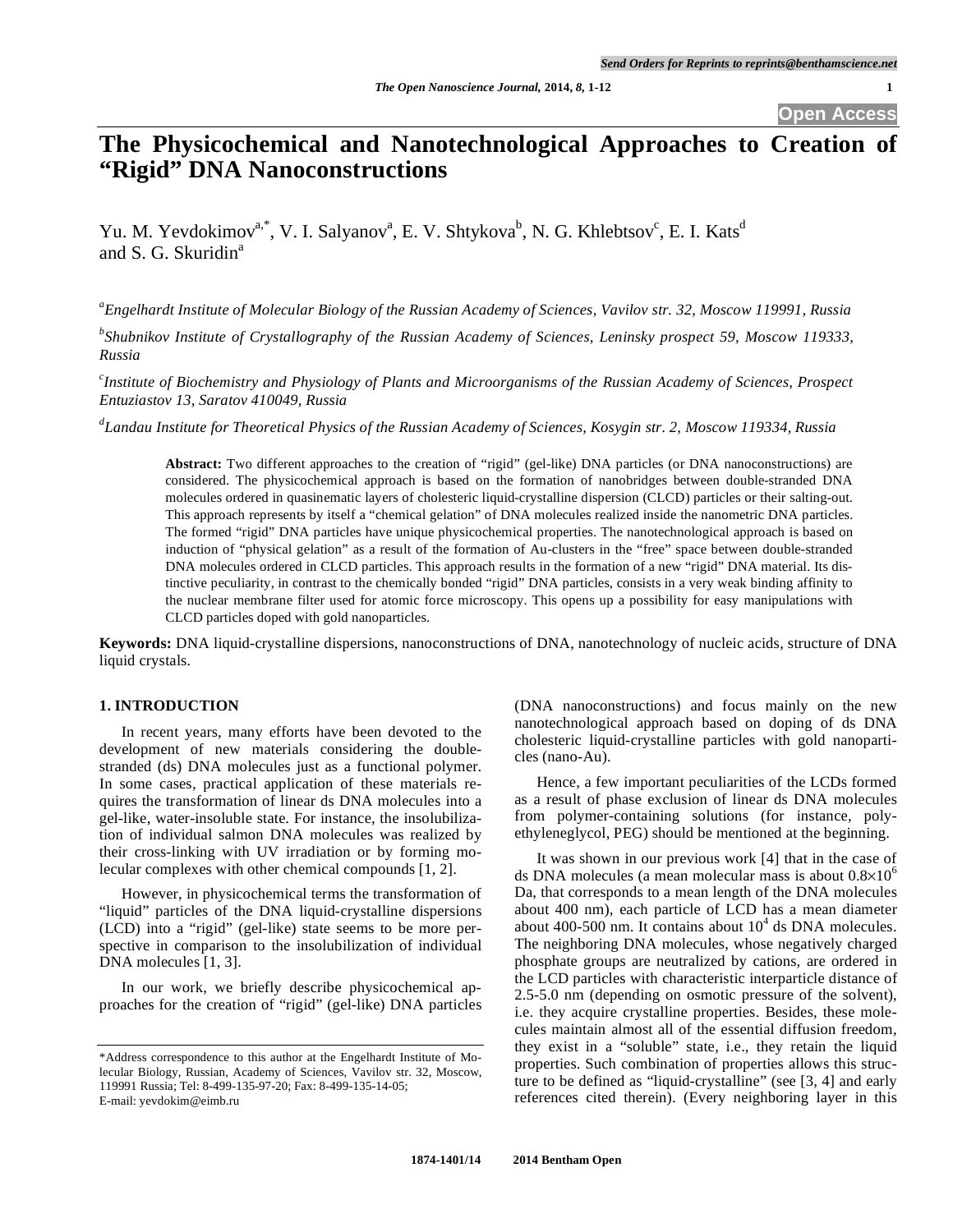

**Fig. (1).** A. Structure of quasinematic layer formed by ds DNA molecules in particle of LCD.

DNA molecules are ordered and the mean distance between these molecules is expressed as d value, which depends on osmotic pressure of solvent (thick red frame is symbol of osmotic pressure). Between DNA molecules there is a "free" space. The low-molecular mass chemicals or biologically active compounds ("guests") can easily diffuse from outside into "free" space of quasinematic layers.

B. Hypothetical scheme of transformation of a "liquid" structure of quasinematic layer formed by ds DNA molecules into a "rigid" state.

The crosslinks (nanobridges) are formed both between DNA molecules in one and neighboring quasinematic layers. At certain nanobridges amount and their "rigidity" the integrated structure that includes all ds DNA molecules is formed. The formed "rigid" spatial structure is capable of existing under a very low osmotic pressure of solution (shown as thin red frame).

C. Hypothetical scheme of transformation of a "liquid" structure of quasinematic layer formed by ds DNA molecules into "rigid" state as a result of "salting-out" of these molecules.

The multivalent cations  $(R^{N+},$  "guests") diffuse into layer and form insoluble complexes with the DNA phosphate groups. Concentration of sodium cations is decreased, but concentration of "guests" is sharply increased in a quasinematic layer. Close approaching of all insoluble ds DNA molecules results in formation of integrated DNA structure, which can exist at low (if any) osmotic pressure of the solvent (shown as thin red frame).

structure is called a "quasinematic layer" in the physics of liquid crystals [5]). Since ds DNA molecules contain chromophores (nitrogen bases) theoretical calculations [6, 7] show that an appearance of a very intense (abnormal) negative band in the CD spectrum at  $\lambda \sim 270$  nm univocally testifies macroscopic (cholesteric) twist of neighboring quasinematic layers of ds DNA molecules in LCD particles. In order to stress this peculiarity, the term DNA "cholesteric liquidcrystalline dispersions" (CLCD) or "DNA cholesterics", was used to signify these particles [8, 9].

#### **2. RESULTS AND DISCUSSION**

## **2.1. The Physicochemical Approaches to the Creation of "Rigid" DNA Particles (DNA Nanoconstructions)**

The polymer physical chemistry allows one [10] to prove that there are only two approaches for transformation of liquid-crystalline DNA particles (Fig. **1-A**) into their "rigid" (gel-like) state (Fig. **1**).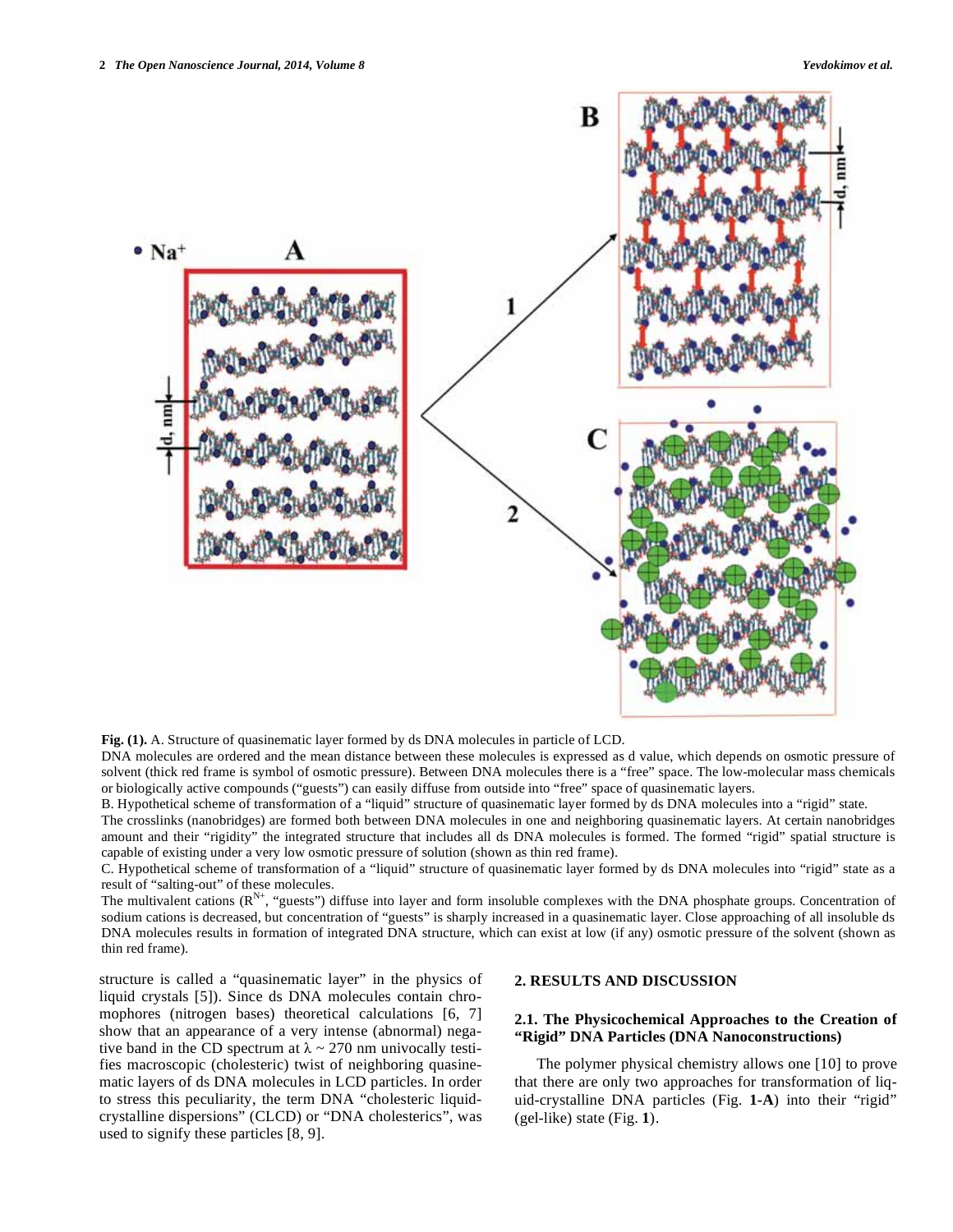First version of the formation of "rigid" nano-objects from ds DNA molecules is illustrated in Fig. (**1-B**).

This approach is based on the following points: "ds DNA molecules ordered in quasinematic layers of CLCD particles exist in a "soluble" state, and there is "free" space between these molecules. The "guest" molecules can diffuse into the "free" space without affecting the ordered arrangement of the DNA molecules. However, "guests" molecules can cross-link neighboring ds DNA molecules. These cross-links (nanobridges) can be formed both between ds DNA molecules in one quasinematic layer and in neighboring layers. At a certain amount of nanobridges integrated high-molecular mass structure containing all DNA molecules ordered in one CLCD particle can be formed. This structure is not compatible with initial polymer containing solution. This means that the cross-linking of ds DNA molecules can induce the transition from "liquid" to "rigid" (gel-like) state of dispersion particle".

 Hence, "rigid" spatial DNA nanoconstruction (NaC, nano-object) containing "guest" molecules may be created.

The proposed approach was tested, at first, experimentally [11, 12], then theoretically [13, 14] and, finally, all results obtained were analyzed in [15]. It has been shown that the nanobridges are composed of alternating anthracycline antibiotic - daunomycin (DAU) and copper ions cross-link the ds DNA molecules located both in one and in neighboring quasinematic layers of CLCD particle. This mode of gelation dramatically changed the properties of CLCD particles and allowed us to produce "rigid" particles. The formation of "rigid" particles sharply increases the amplitude of abnormal negative band in the CD spectrum in the absorption region both of the DNA  $(\lambda \sim 270 \text{ nm})$  and DAU chromophores  $(\lambda \sim 505 \text{ nm})$  [15]. The stability of "rigid" DNA particles depends on the properties of the nanobridges, not on the osmotic pressure of solution [15]. The result of the AFM studies of the "rigid" DNA particles allows one to perform some important evaluations [3]. It was confirmed that one "rigid" particle contains  $1.6 \times 10^4$  ds DNA molecules, the molecular mass of one DNA "rigid" particle is equal to  $(1.0-1.2)\times10^{10}$ Da. These values based on the direct AFM measurements are close enough to the values obtained earlier for the particles of DNA LCDs formed at the phase exclusion of these molecules (its molecular mass is equal to  $4.76\times10^{10}$  Da. Finally, it has been shown that the packing density of DNA nitrogen bases (chromophores) is close to 1 chromophore per 1 nm<sup>3</sup>.

Hence, cross-linking of ds DNA molecules by nanobridges, accompanied by formation of the integrated structure, induces transition of the whole ds DNA CLCD particles from "liquid" to "rigid" state, i.e. NaCs formation [15].

The second version of the formation of spatial nanoobjects from ds DNA molecules is illustrated in Fig. (**1-C**).

The basic problem can be formulated as follows: "ds DNA molecules ordered in quasinematic layers of CLCD particle exist in a "soluble" state, and between these molecules there is "free" space. Multivalent cations can diffuse into "free" space and form insoluble complexes with phosphate groups of all ds DNA molecules. This results both in decrease in the solubility of every ds DNA (or even fragments of neighboring DNA molecules) and in "salting-out"

of all ds DNA molecules ordered within quasinematic layers of CLCD particle. Due to heterogeneous secondary structure of ds DNA molecules, an irregular attraction between insoluble DNA molecules (or their fragments) in quasinematic layers should lead to the formation of integrated spatial structure consisting of all DNA molecules which is incompatible with polymer-containing solution. It indicates a phase transition of ds DNA CLCD particles from "liquid" to "rigid" (gel-like) state".

In physicochemical terms, this approach differs from the gel formation described above, because it is based not on DNA chemical cross-linking but on the "physical" gelation due to interaction between insoluble ds DNA molecules within CLCD particles.

Cations of rare earth elements (REE) are of special interest from the standpoint of making the ds DNA molecules in quasinematic layers poorly soluble. These cations were used for realization of this version [16-18]. It was shown that the treatment of ds DNA CLCD with gadolinium salt  $(GdCl<sub>3</sub>)$  is accompanied by increase in amplitude of negative abnormal band ( $\lambda \sim 270$  nm) in the CD spectrum [16]. This amplification of the band is similar to that observed upon crosslinking of neighboring DNA molecules due to nanobridge formation.

Thus, one can expect that CLCDs of ds DNA with all phosphate groups neutralized by  $Gd^{3+}$  ions, become poorly soluble and can exist even in absence of high osmotic pressure of PEG-containing solution [17]. Considering that these ds DNA molecules cannot "leave" the physical volume of CLCD particle and that separation of ds DNA chains in these particles is impossible for steric reasons due to fixed osmotic pressure of PEG-containing solution, we come to the following conclusion. The disappearance of the fluidity of individual ds DNA molecules, combined with an increase in shortrange attractive interaction between their fragments with different conformations, induces the transition of overall structure of CLCD particles from "liquid" to "rigid" state [17].

The results of AFM measurements show that treatment of ds DNA CLCD particles with the gadolinium salt is not accompanied by alteration in the mean size of the "rigid" NaCs of (DNA-Gd) complexes [16-18].

The results of X-ray measurements show that treatment of DNA CLCD particles with gadolinium salts leads to the onset of a modified secondary structure of ds DNA molecules and to the alteration of the helical twist of the cholesteric structure [17]. The last effect is responsible for amplification of intense negative band in the CD spectrum [7].

Hence, "salting-out" of ds DNA molecules in CLCD particles, accompanied by incompatibility of formed integrated structure with polymer-containing solution, induces the transition from "liquid" to "rigid" state of ds DNA CLCD particles, i.e. DNA NaCs formation.

The results presented above allow one to conclude that the physicochemical approaches to creation of "rigid" nanoobjects from ds DNA molecules are limited only to two considered items.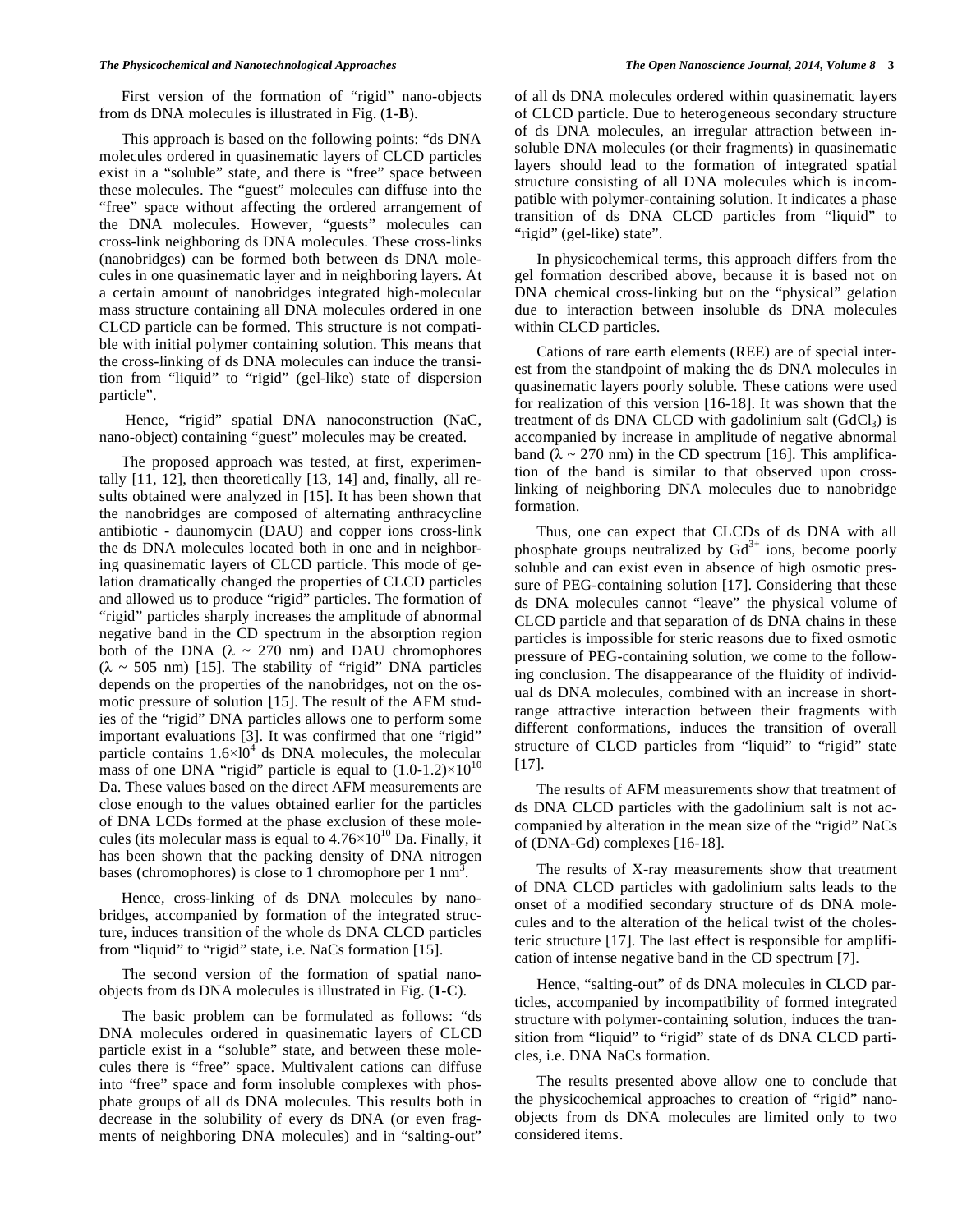

**Fig. (2).** Hypothetical scheme of spatial disposition of different size (**A**, **B**) nano-Au near of ds DNA molecules forming a quasinematic layer.

Red rectangular frame shows osmotic pressure of PEG-containing solution; d – distance between axes of neighboring DNA molecules.

# **2.2. The Nanotechnological Approach to Creation of "Rigid" DNA Particles (DNA Nanoconstructions)**

Nanotechnology opens a new way for "rigid" DNA NaCs formation. Indeed, a new trend in nanotechnology, which even does not yet have a title, is promptly developing. It is related to the formation of new materials incipient in system (nanoparticles - liquid crystals of low-molecular mass compounds) [19]. Though first nanoparticles used in such systems were carbon nanotubes, nano-Au or nanoparticles with gold "core" [20, 21] are often utilized nowadays. As a result of such processing not only the physicochemical properties of low molecular mass liquid crystals can be varied [22-24] but one can get a specific ordering of nanoparticles in liquid crystals [25].

Concerning the liquid crystals made of biopolymers (e.g., of DNA molecules), such systems were handled both with carbon nanotubes [26] and with nano-Au. The latter investigations have been started in 2010 [27], although properties of linear DNA molecules containing ordered nano-Au on their surface were studied since the first influential papers (1996) in this field by C.A. Mirkin and P.A. Alivisatos [28, 29].

Our goal is the creation of "rigid" particles from highmolecular mass DNA CLCD particles doped with nano-Au.

## *2.2.1. Changes in CD Spectra Caused by the Doping of DNA CLCD Particles with Nano-Au*

Analyzing the properties of a quasinematic layer of DNA CLCD particles (Fig. **2**) possible mechanisms of interaction of nano-Au with DNA CLCD particles can be hypothesized.

First, a single nano-Au of any size (**A** and **B**) can form complexes with nitrogen base pairs (namely, N7 atoms of purine, N3 atoms of pyrimidine [30-32]) of "surface" DNA molecules. The efficiency of the formation of these complexes can depend on the size of nano-Au. Basically, such complexes do not necessarily perturbate the structure of quasinematic layers of DNA molecules. The formation of dipoles (Fig. **2**, nano-Au **1**-**2** and **3**-**4**) as the result of the binding of nano-Au with terminal sites of DNA molecules plays a more significant role. Dipoles of adjacent (DNA-nano-Au) complexes will tend to orient in parallel and may induce changes in the spatial helical twist of quasinematic layers. It means that nano-Au may cause changes in some molecular interactions (e.g., the anisotropic part of the van Der Waals interaction) that determine the helical twist of adjacent quasinematic layers of DNA molecules without having a significant effect to the other forces (steric, etc.) that determine the parallel (nematic-like) orientation of neighboring DNA molecules. In this case, the twist angle between layers  $({\sim 0.1}^{\circ}$  [4]) may vanish, which is equivalent to unwinding of the cholesteric structure of the dispersion [7]. Moreover, one can suppose that nano-Au with the size comparable to the distance [3, 4] between DNA molecules in quasinematic layers can diffuse between these molecules (Fig. **2**). The interaction between reactive groups of ds DNA molecules and nano-Au can be the factor that responsible for spatial fixation of nano-Au [32, 33].

It has to be highlighted that the effective interaction between nano-Au can be mediated *via* adjacent DNA molecules [3]. These factors can both affect the possibility of ordering of nano-Au (formation of various linear Auassemblies; (Fig. **2**, compares nano-Au **5-10** and **11-15**)) and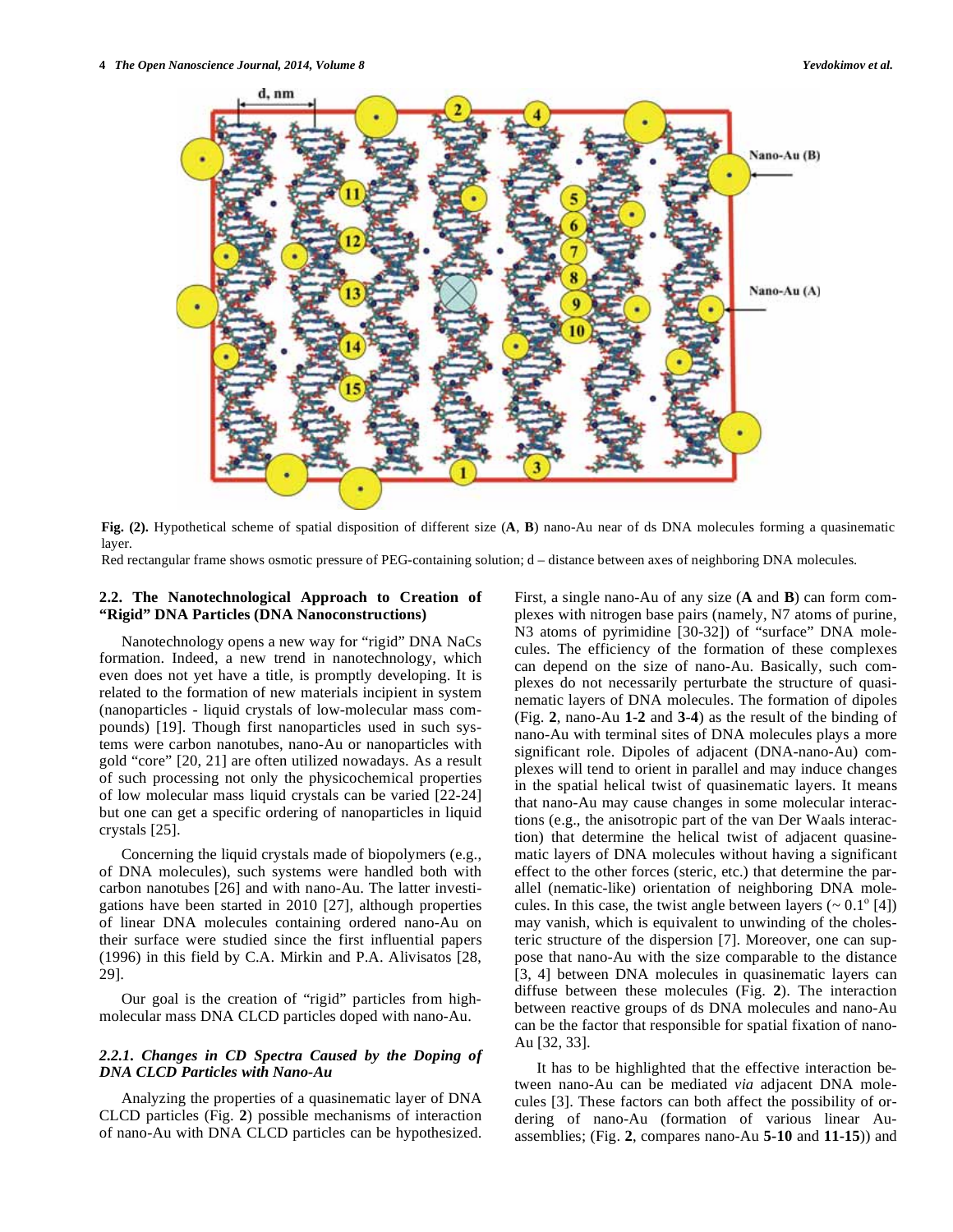

**Fig. (3).** CD spectra of CLCD of ds DNA (curves 1–4) and CLCD of ds polyl $\times$ polyC (curves  $1^L$ –5<sup>1</sup>) doped with nano-Au (2 nm).  $1 - C_{\text{nano-Au}} = 0$ ;  $2 - C_{\text{nano-Au}} = 0.07 \times 10^{14}$ ;  $3 - C_{\text{nano-Au}} = 0.26 \times 10^{14}$ ;  $4 - C_{\text{nano-Au}} = 0.82 \times 10^{14}$  particles/mL.  $C_{DNA}$  = 9 μg/mL;  $C_{PEG}$  = 150 mg/mL; 0.27 M NaCl + 1.78×10<sup>-3</sup> M Na<sup>+</sup>-phosphate buffer.  $1^{\text{I}} - C_{\text{nano-Au}} = 0; 2^{\text{I}} - C_{\text{nano-Au}} = 0.16 \times 10^{14}; 3^{\text{I}} - C_{\text{nano-Au}} = 0.33 \times 10^{14}; 4^{\text{I}} - C_{\text{nano-Au}} = 0.66 \times 10^{14}; 5^{\text{I}} - C_{\text{nano-Au}} = 0.82 \times 10^{14} \text{ particles/mL}.$  $C_{\text{polyI} \times \text{polyC}} = 9 \text{ µg/mL}$ ; C<sub>PEG</sub> = 170 mg/mL; 0.27 M NaCl + 1.78×10<sup>-3</sup> M Na<sup>+</sup>-phosphate buffer.  $\Delta A = (A_L - A_R) \times 10^{-6}$  optical units; 1 = 1 cm.

cause a local perturbation of orientation order parameter of DNA molecules. The factors mentioned above depend on the concentration of nano-Au and properties of their surface; they determine both the average distance between adjacent nanoparticles and the size of the forming Au-assemblies.

It is worth noticing that properties typical for small nano-Au [34, 35], the fixation of the nanoparticles in quasinematic layers of DNA molecules may cause two optical effects. Firstly, a perturbation of the cholesteric structure of LCD particles followed by a change in their abnormal optical activity may take place. Secondly, certain configurations of adjacent nano-Au within the DNA quasinematic layers can be accompanied by an appearance of a localized surface plasmon resonance (SPR) band in the absorption spectrum that is characteristic of the assembles (clusters) of these nanoparticles.

The CD spectra of various ds NA CLCD particles doped with nano-Au  $(d \sim 2.0 \text{ nm})$  are shown in Fig. (3). (We have used hydrosol containing quasi-metallic nano-Au of 2-3 nm in diameter obtained according to well-known procedure. The  $\xi$ -potential of nano-Au was about  $-(30-40)$  mV, i.e. the nano-Au were negatively charged). One can see that the amplitudes of the bands drop sharply at the increase of the concentration of chemically synthesized nano-Au in the solution [27]. The decrease in the amplitude of the abnormal band in the DNA CLCD CD spectrum starts at the critical concentration of nano-Au, which is approximately 1,000 nano-Au per one DNA CLCD particle and depends on the size of nano-Au [3]. Such decrease in optical activity confirms the unwinding of the particle spatial structure regardless of the origin of nucleic acids [7]. This effect is unique as none of the other chemical or biological compounds can cause the nematization (complete unwinding) of the spatial structure of CLCD particles as a result of their interaction with DNA molecules at the room temperature. Obtained results demonstrate unambiguously that ds DNA molecules, after they are doped with nano-Au, are collinearly arranged in order to form planar suprastructures [36-39] despite the fact that DNA molecules possess chiral and anisotropic properties.

### *2.2.2. Changes in the Absorption Spectrum Caused by the Doping of DNA CLCD Particles with Nano-Au*

As DNA CLCD particles are doped with small  $(2 \text{ nm})$ nano-Au the changes in both visible and UV region of the absorption spectrum are observed (Fig. **4**). The feebly marked band **I** at 505 nm (SPR band) is changed. The amplitude of SPR band increases in time and its location shifts from  $\lambda \sim 505$  to  $\sim 550$  nm. At the same time, amplitude of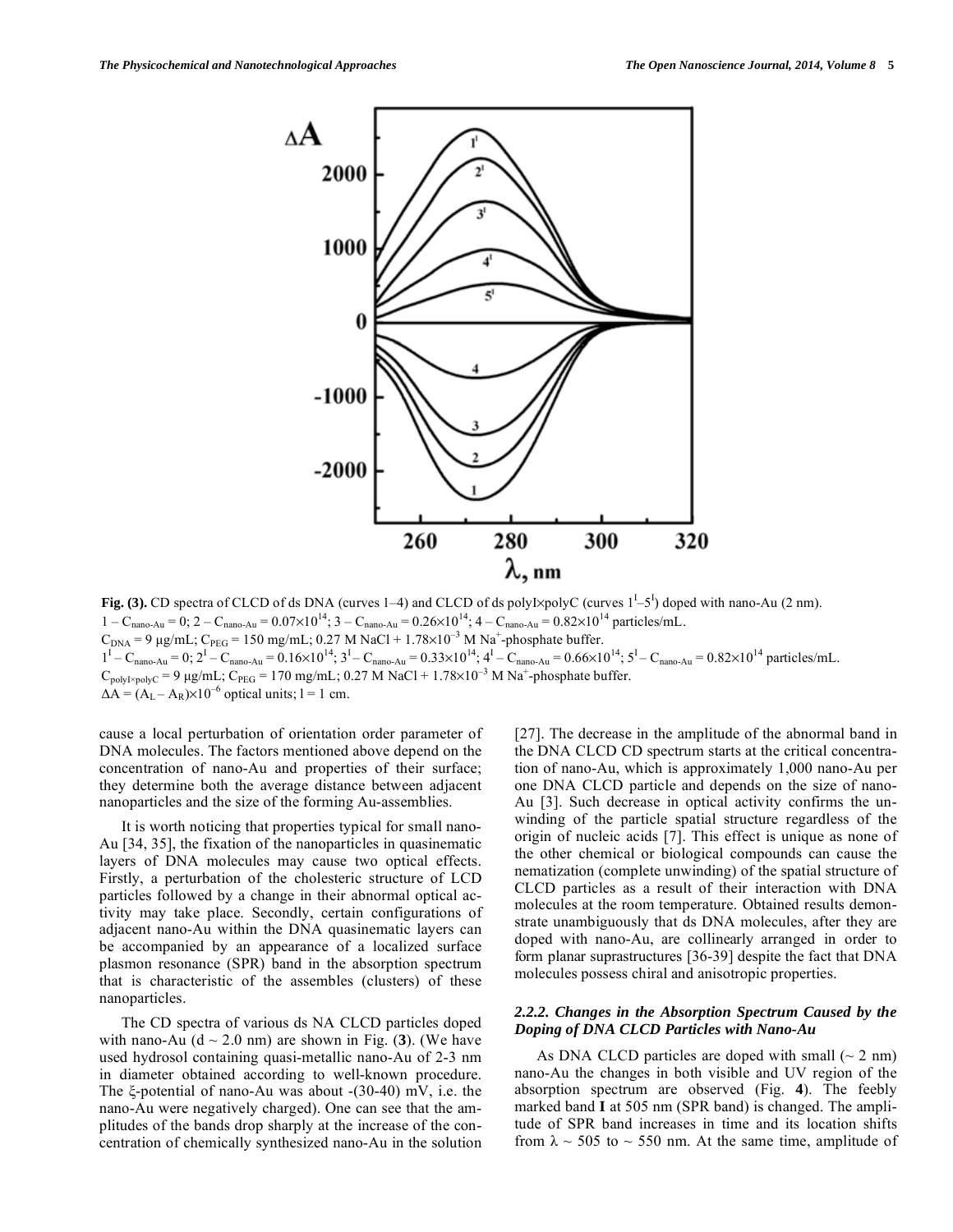

**Fig. (4).** Absorption spectra of ds DNA CLCD doped with nano-Au at different time: 2 - 1 min; 3 - 10 min; 4 - 23 min; 5 - 46 min; 6 - 148 min; 7 - 1320 min.

 $C_{DNA}$  = 9.8 μg/mL;  $C_{PEG}$  = 170 mg/mL;  $C_{nano-Au}$  = 0.17×10<sup>15</sup> particles/mL; 0.3 M NaCl + 2×10<sup>-3</sup> M Na<sup>+</sup>-phosphate buffer.

Curve 1 (dashed) – absorption spectrum of water-salt PEG-containing solution after addition of nano-Au.

 $C_{\text{PEG}} = 170 \text{ mg/mL}$ ; 0.3 M NaCl + 2×10<sup>-3</sup> M Na<sup>+</sup>-phosphate buffer;  $C_{\text{nano-Au}} = 0.17 \times 10^{15} \text{ particles/mL}$ .

Inset: Dependence of the location of SPR band maximum in the absorption spectrum of DNA CLCD doped nano-Au *versus*  $t^{1/2}$  value (t - time, min.).

band **II** in the UV region of the spectrum decreases in time. (According to the theoretical calculations [40] similar changes in bands **I** and **II** in the absorption spectrum correspond to the increase of the volume fraction of nano-Au in assemblies formed by these particles).

It can be hypothesized that the development of SPR band and the "red" shift of position of its maximum reflects the formation of nano-Au assemblies.

The important issues to be clarified: i) where are nano-Au forming assemblies and ii) what is the spatial shape of these assemblies. It can be assumed that small-sized nano-Au diffuse into CLCD particles and create spherical or linear nano-Au assemblies there.

The inset in (Fig. **4**) shows the dependence of location of maximum of SPR band in the absorption spectrum of DNA CLCD doped with nano-Au versus  $t^{1/2}$  value ( $t$  – time). It is important to note, that  $\lambda^{\text{SPR}}$  (up to the moment of its saturation) is proportional to  $t^{1/2}$  value. If we accept [34, 35] that the displacement of location of SPR band is connected with increase in size of nano-Au linear clusters, the theoretical estimation allows one to speculate about mechanism of these cluster formation inside ds DNA CLCD particles. It is known that the cluster growth is determined by the competition between bulk and surface free energies, which include the internal energy and the entropy of all colloidal particles participating in the cluster formation. At the analysis of this process, which was performed by Lifshitz and Sleozov [41] a

long time ago, it has been shown that the size, **R**, of a cluster of the spherical form increases proportionally to  $t^{1/3}$  value. Application of Lifshitz and Sleozov approach to the description of the growth of the cylindrical cluster shows that in this case the length, **L**, of the cylinder is growing proportionally to  $t^{1/2}$  value (independent of the cylinder radius). This theoretical evaluation fits quite well the experimental data shown in (Fig. **4**), which illustrates the change in the location of the SPR band in time, and speaks in favor of the formation of linear nano-Au clusters between ds DNA molecules in quasinematic layers.

In order to verify this assumption, "free space" between the neighboring DNA molecules in CLCD particles was filled with stable planar nanobridges (see above) consisting of alternating antibiotic molecules and copper ions (Fig. **5**). As it was shown above, this process results in the formation of "rigid" DNA NaC (see subsections 2.1 and 2.2). In this case, "free space" becomes inaccessible for diffusion of nano-Au and therefore, formation of linear assemblies (linear clusters) is strongly suppressed. If the assumption about the localization of nano-Au clusters is valid, then the doping of the DNA NaC with nano-Au in such situation will not result in any changes in the bands located both in the UV and visible regions of the absorption spectrum. Indeed, experiments have shown that SPR band (**I**) in the absorption spectrum does not evolve in this case. Besides, band (**II**) in the UVregion of the spectrum remains virtually intact. This means that small-sized nano-Au cannot be inserted between the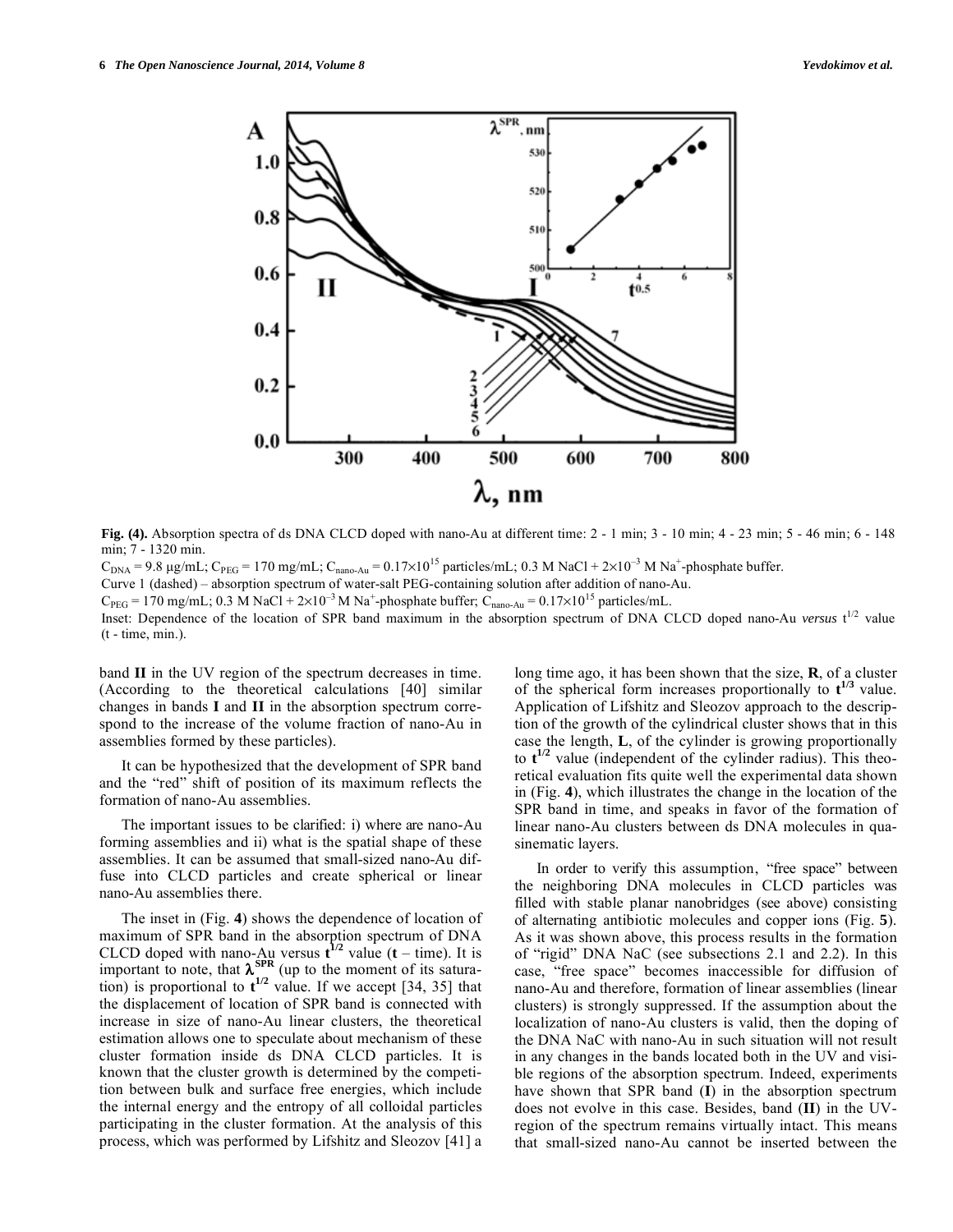![](_page_6_Figure_2.jpeg)

Fig. (5). Hypothetical structure of the quasinematic layer in "rigid" DNA nanoconstruction.The "free" space between the neighboring ds DNA molecules forming a quasinematic layer is filled with nanobridges, which do not allow nano-Au to penetrate into the layer and to form assemblies in "free" space (the probability of their interaction with "surface" DNA molecules remains unchanged). Frame means the presence of osmotic pressure of PEG-containing solution.

![](_page_6_Figure_4.jpeg)

**Fig. (6).** A. The theoretically calculated normalized absorption spectra of nano-Au (2 nm) linear clusters. The distance between nano-Au – 0.2 nm; the number of nano-Au in clusters 1; 2; 4; 8; 16 and 32 (curves 1-6, respectively). B. The theoretical dependence of location of SPR band maximum upon the number of nano-Au in linear clusters.

neighboring ds DNA molecules, since the "free" space is occupied by nanobridges. The obtained result confirms assumption on formation of linear nano-Au clusters between ds DNA molecules in quasinematic layers.

To check this statement again the absorption spectra of chaotically oriented assemblies of nano-Au (2 nm) linear clusters in water have been calculated. The number of nano-Au in clusters was varied from 1 to 32, the distance

between nano-Au was equal to 0.2 nm. Hence, the size of clusters was in the range from 2 to about 65 nm. The calculations were carried out by the T-matrix cluster method [42]; the indispensable details of calculation are described in works [43, 44].

One can see (Fig. **6**) that the calculated spectra reproduce three basic experimental features: (1) an increase in the amplitude of the SPR band, (2) its "red" shift and (3) saturations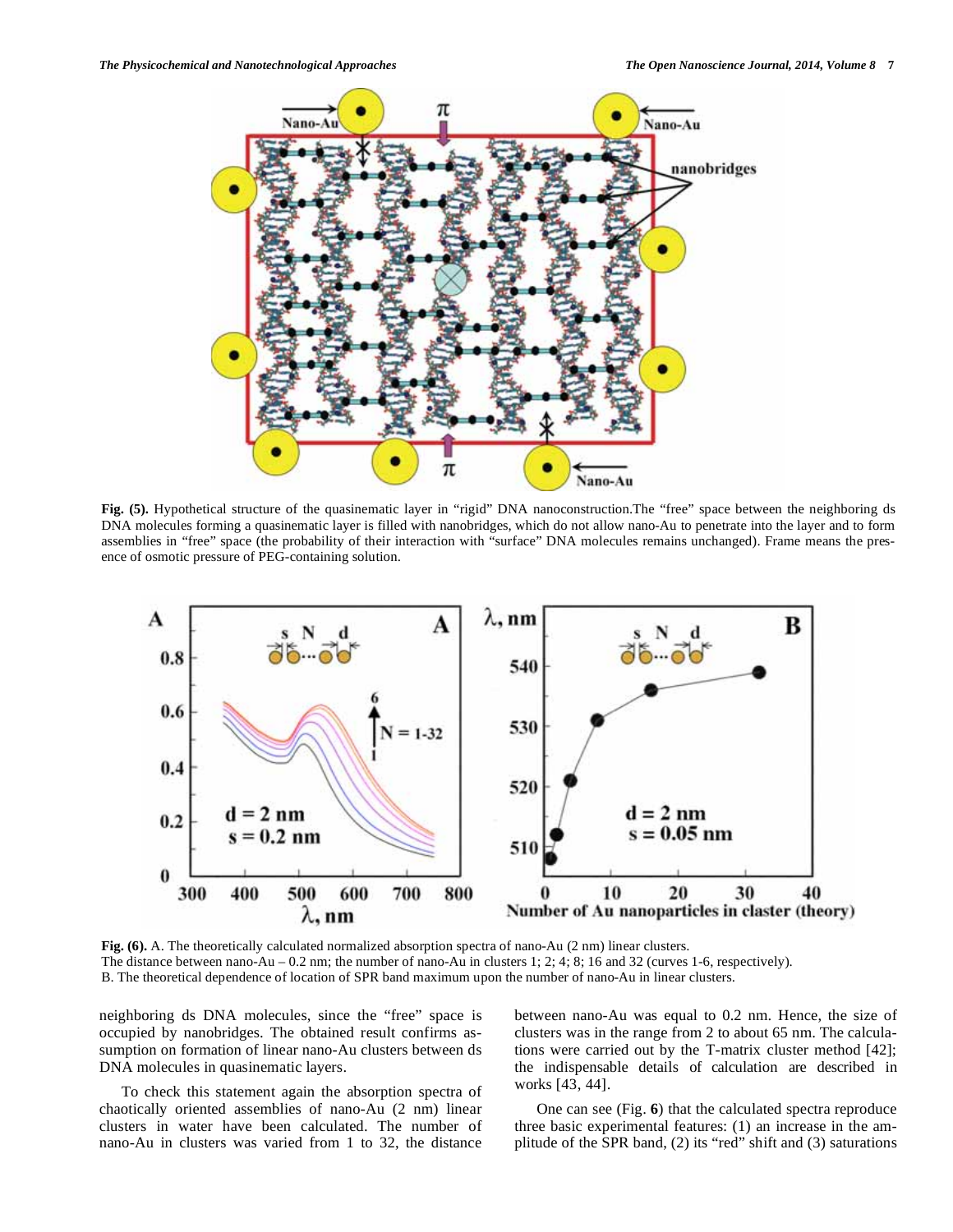![](_page_7_Figure_2.jpeg)

**Fig. (7).** Small-angle X-ray scattering curves of ds DNA cholesteric liquid-crystalline phase (curve 1, control) and of the ds DNA phases containing various nano-Au concentrations (curves 2-4).

Curve  $1 - C_{\text{nano-Au}} = 0$ ; curve  $2 - C_{\text{nano-Au}} = 0.07 \times 10^{14}$  particles/mL; curve  $3 - C_{\text{nano-Au}} = 0.33 \times 10^{14}$  particles/mL; curve  $4 - C_{\text{nano-Au}} = 0$  $0.66\times10^{14}$  particles/mL.

 $C_{DNA} = 27 \mu g/mL$ ; C<sub>PEG</sub> = 150 mg/mL; 0.27 M NaCl + 1.78×10<sup>-3</sup> M Na<sup>+</sup>-phosphate buffer.

Inset presents the difference curves:  $2 -$  (curve  $2 -$  curve 1);  $3 -$  (curve  $3 -$  curve 1);  $4 -$  (curve  $4 -$  curve 1).

of dependence of the SPR variation at the increase of the nano-Au number in a cluster. Comparison of Fig. (**6**) to Fig. (**4**) shows that even the elementary model of linear clusters with only a single fitted parameter (interparticle distance) correctly describes total change in SPR band maximum location and its two-stage character.

Hence, the observed evolution of the SPR band (Fig. **4**) is due to the formation of linear nano-Au clusters in the content of ds DNA CLCD particles. Formation of these clusters induces, first, the alteration in mutual orientation of neighboring quasinematic layers. Under these conditions, the helical twist of these layers decreases as it happens in case of low molecular mass liquid crystals [23, 24]. Second, the formation of nano-Au clusters between ds DNA molecules can increase interaction between these molecules and it results in the induction of the "physical" gelation of neighboring DNA molecules fixed in quasinematic layers of CLCD particle. Under these conditions the integrated structure, which consists of all DNA molecules inside one particle, is created. The diffusive mobility of DNA molecules decreases and solubility of this structure, which has now a very high molecular mass, drops. Formed unique integrated structure is not compatible with polymer-containing solution. Stability of this structure is determined by the number and properties of Au-clusters rather than by properties of the initial PEG-containing solution [3]. If this is the case, the transition of "liquid" CLCD particle into insoluble ("rigid", gel-like) state takes place. This means that "rigid" structure would persist even in the absence of the high osmotic pressure of the solution and it opens a possibility to investigate properties of this structure.

## *2.2.3. Small-angle X-ray Scattering of Phases Formed by ds DNA CLCD Doped with Nano-Au*

Taking into account the above results, it was interesting to apply small-angle X-ray scattering (SAXS) for investigation of phases formed by ds DNA CLCD doped with nano-Au. SAXS permits one to probe an internal structure of the object at resolution from about 1 to 100 nm and can provide valuable structural information both about nanoscale in homogeneities (particles or clusters) and about the internal ordering in the sample. The size and the shape of the scattering objects can be determined from the portion of the scattering pattern close to the primary beam (central scattering), while the internal structure is determined using information contained in scattering profiles at higher scattering angles and Bragg peaks [45-48].

Small-angle scattering curves of samples obtained from these phases are shown in Fig. (**7**). The cholesteric liquidcrystalline phase of the initial ds DNA was used as a control sample (curve 1). First of all, one can see that samples doped with nano-Au have diffuse Bragg maxima. Comparison of these curves shows that the interhelical distance (**d**) [4]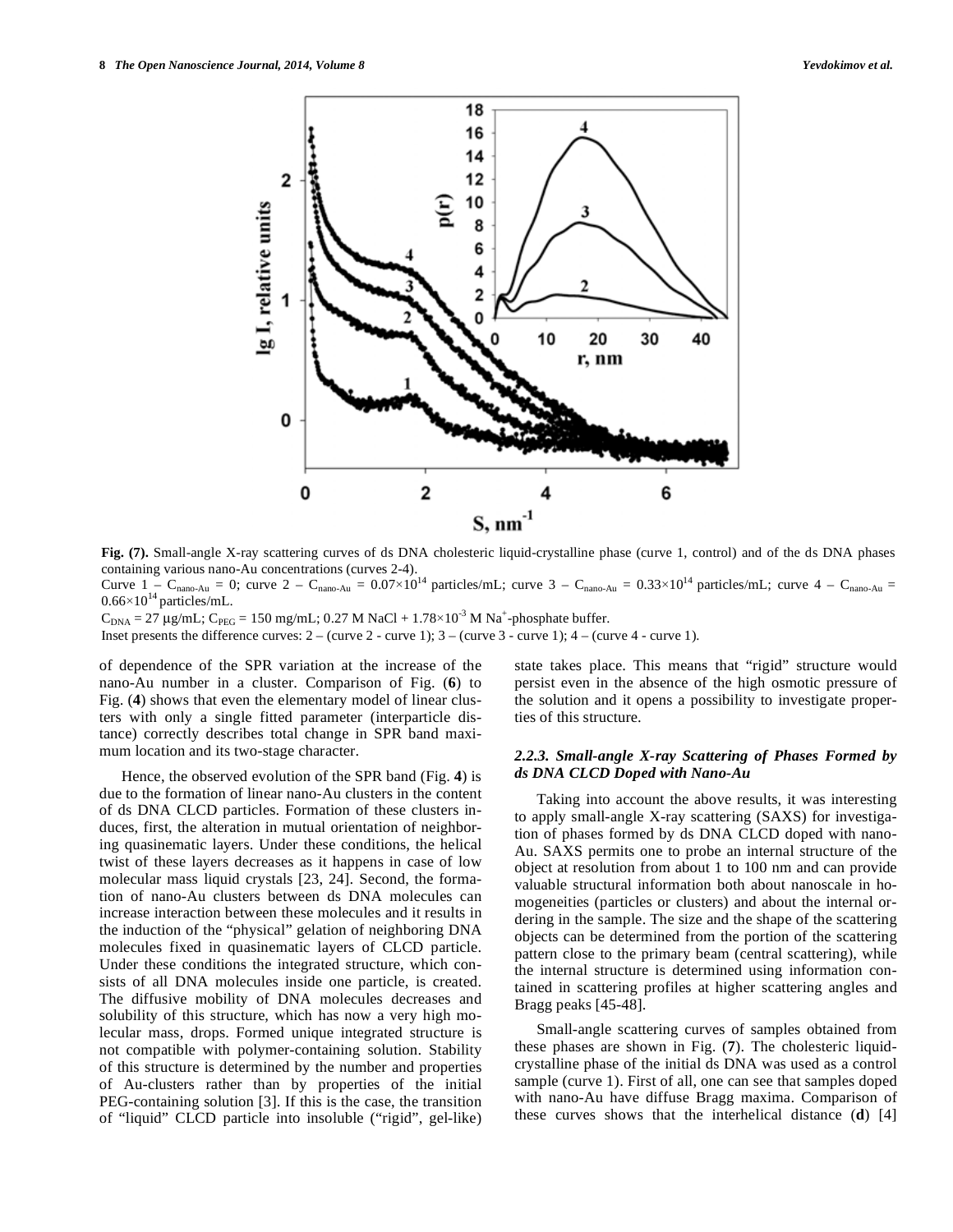![](_page_8_Figure_2.jpeg)

**Fig. (8).** Hypothetical model of location of linear Au-clusters in the "free" space between DNA molecules forming quasinematic layers in structure of CLCD.

 $A - side$  view;  $B - end$  view.

between neighboring ds DNA molecules in analyzed samples containing nano-Au remains unchanged in comparison to Au-free ds DNA CLCD sample. This means that the distance between neighboring quasinematic layers is unchanged as a result of the incorporation of nano-Au into structure of ds DNA CLCD. One can see that the concentration of ds DNA molecules remains constant and there is no transition due to the change in the concentration of ds DNA. Besides, one can see that the higher the nano-Au concentration in the sample, the lower the amplitude of the Bragg peaks due to their flattening and broadening, which indicates that the extent of the ordering is diminished. Taking into account the unchanged concentration of ds DNA molecules, this fact shows that the ordering of ds DNA molecules in neighboring quasinematic layers in CLCD particles is decreased. This result correlates with the CD spectra shown in Fig. (**3**), which gives evidence for a decrease in spatial ordering of ds DNA quasinematic layers upon increasing of nano-Au concentration [27]. Hence, one can claim that penetration of nano-Au into structure of quasinematic layers of ds DNA CLCD particles is a condition for collinear alignment of ds DNA molecules, and this process is accompanied by unwinding of helical structure of these particles. Finally, there is strong scattering at very small angles [49], i.e., in the region of the central scattering, which points to a presence of sufficiently large polydisperse scattering objects (nano-Au clusters).

The viewpoint on linear arrangement of nano-Au and the results of size calculation of nano-Au clusters made by the program GNOM [50] allow one to suggest a hypothetical model of fixation of nano-Au between ds DNA molecules in quasinematic layers (Fig. **8**). According to this model, initial nano-Au molecules have average diameter (size) of about 2 nm. These nano-Au form linear clusters with average length 13-15 nm and clusters with maximal length of  $\sim$  40-50 nm. Formation of Au-clusters between ds DNA molecules strongly perturbs mutual orientation of neighboring quasinematic layers. As a result, the helical twisting of these layers in the structure of CLCD particles is decreased. Thus, data of SAXS speak in favor of the statement noted above. Namely, that the decrease in amplitude of abnormal band in CD spectrum of ds DNA CLCD reflects distortion in spatial

arrangement of neighboring quasinematic layers induced by the formation of nano-Au clusters between them [51]. As a result of this process, spatial structure of CLCD particle loses its helical twisting and transition of "helically-twisted structure  $\rightarrow$  untwisted structure" type is induced [7].

# *2.2.4. AFM-images of "Rigid" Particles Formed by Doping of DNA CLCD with Nano-Au and Manipulations with Them*

As "rigid" DNA structure persists even in absence of high osmotic pressure of solution there is a possibility to investigate the concrete spatial details of this structure.

Fig. (**9**) shows the 2-D- and 3-D-images of ds DNA CLCD particles doped with nano-Au. The shape of "rigid" particles is close to the shape of elongated spherocylinders. One can see that this shape is very similar to the shapes of the "rigid" particles obtained as a result of creation of nanobridges between neighboring ds DNA molecules [3, 4]. The sizes of all types of "rigid" particles are varied from 0.1-0.2 μm to 0.7 μm with  $0.4$ -0.5 μm as the average (inset in Fig. **9**). This means that the initial size of the CLCD particles does not depend on the interaction of nano-Au with ds DNA forming the particles.

Fig. (**9**) confirms as well that ds DNA CLCD particles doped with nano-Au exist as independent, individual objects. This testifies that the "liquid" character of the DNA packing in the CLCD particles disappears and the formed particles have a "rigid" spatial structure.

Distinctive peculiarity of these "rigid" particles, in contrast to the "rigid" particles, which are obtained as a result of the ds DNA molecules cross-linking by various nanobridges, consists in a very weak binding affinity to the membrane filter. This fact opens up a new possibility for practical use of ds DNA CLCD particles doped with nano-Au. For instance, Fig. (**10**) demonstrates three "step-by-step" positions of a single ds DNA CLCD particle doped with nano-Au on the filter surface. One can see that close approaching of the AFM cantilever to this particle (its pushing by AFM cantilever) is accompanied by its translocation on surface of membrane filter and fixation in specific sites on the filter. This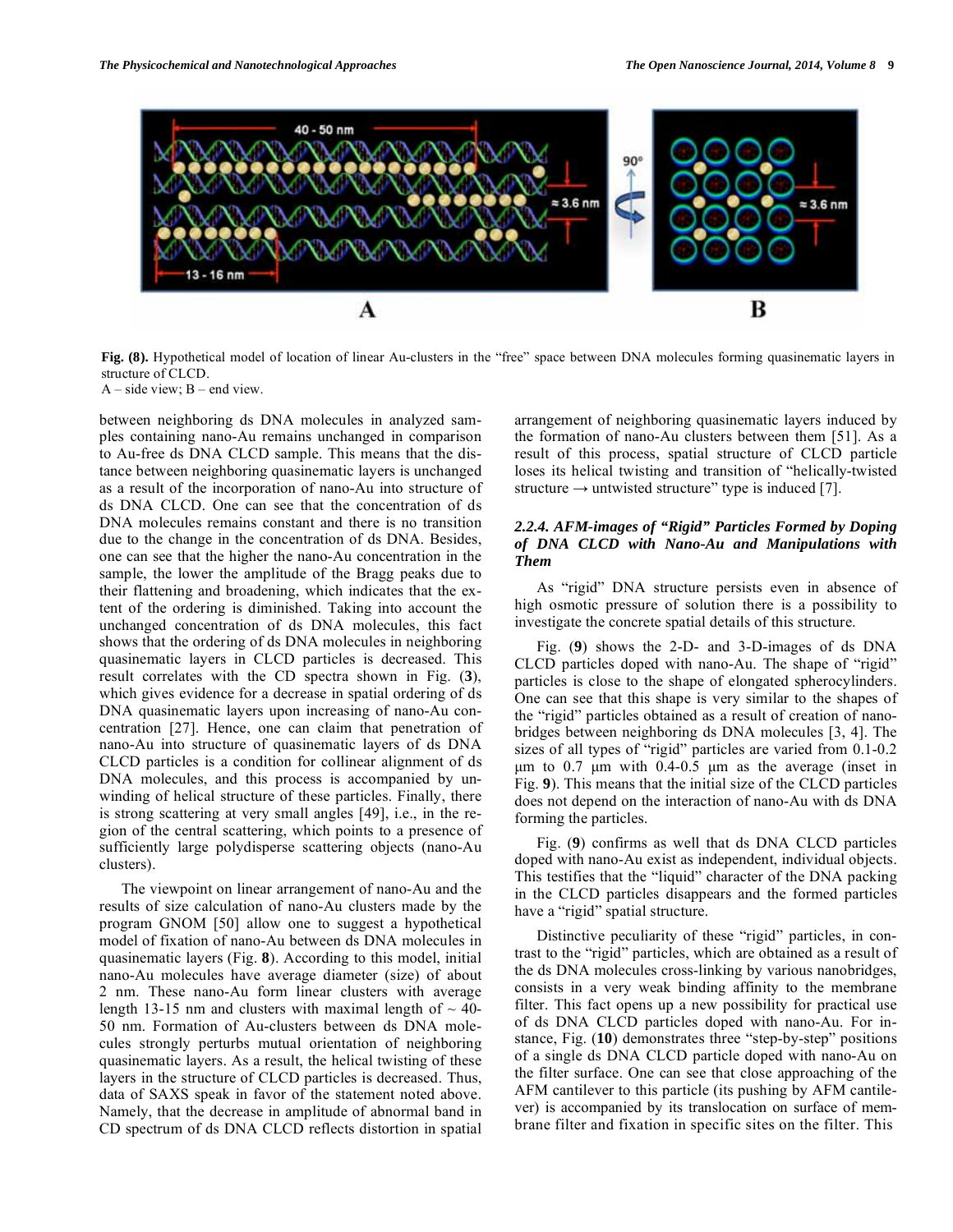![](_page_9_Figure_2.jpeg)

**Fig. (9).** 2-D (A) and 3-D (B) AFM images of "rigid" DNA particles formed as a result of doping of ds DNA CLCD with nano-Au. Dark spots are "pores" in nuclear membrane filter (PETP).

- C size distribution of "rigid" particles formed by ds DNA CLCD using various methods of these particle's creation:
- 1 formation of nanobridges between ds DNA molecules;
- 2 treatment with gadolinium salt;
- 3 doping with nano-Au.

![](_page_9_Figure_8.jpeg)

**Fig. (10).** Three consecutive positions of a single "rigid" DNA particle on membrane filter as a result of its pushing by AFM cantilever.

new result opens a possibility not only for the production of the cartoon to illustrate the translocation of "rigid" DNA particles, but for the creation of practically important matrices formed by the "rigid" DNA particles, which would have unique physicochemical properties.

Thus, doping of ds DNA molecules ordered in CLCD with nano-Au is accompanied by the physical gelation of these molecules and results in transformation of "liquid" DNA particles to their "rigid" state.

#### **CONCLUSION**

In this work we compare the physicochemical and nanotechnological approaches to the formation of "rigid" DNA particles (DNA NaCs). Various versions of the physicochemical approach are limited to "chemical gelation" of ds DNA molecules ordered in quasinematic layers of LCDs. Nanotechnology opens a new gate for "rigid" DNA NaCs formation. The data obtained demonstrate that doping of CLCD particles formed by high-molecular mass ds DNA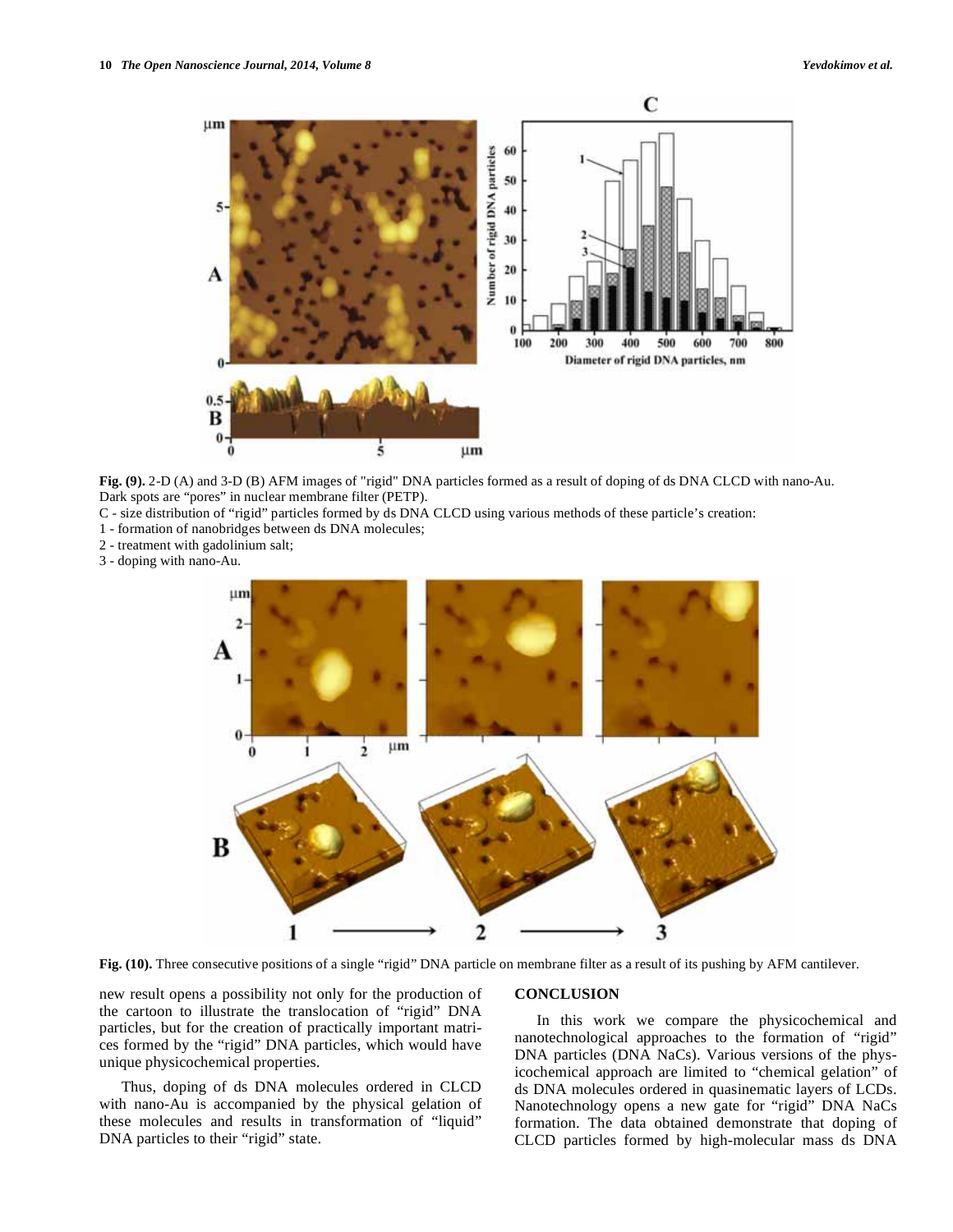molecules with nano-Au is accompanied by "physical gelation" of these molecules and results in two effects: i) it facilitates reorganization of the mutual orientation of neighboring quasinematic layers in initial ds DNA CLCD particles, and ii) induces the formation of extended linear nano-Au clusters between ds DNA molecules in CLCD particles. Under these conditions, parameters of helical twist of quasinematic layers are changed as it happens in the case of low molecular mass liquid crystals. Besides, "liquid" character of the ds DNA packing in CLCD particles disappears and formed particles have "rigid" spatial structure. Remarkable peculiarity of these "rigid" particles (DNA NaCs), in contrast to the "rigid" particles, which are obtained as a result of the ds DNA molecules chemical gelation, consists in a weak binding affinity to the membrane filter. This result opens a possibility not only for the production of the cartoon to illustrate the time translocation of "rigid" DNA particles, but also for the creation of practically important matrices formed by the "rigid" DNA particles, which would have unique physicochemical properties. The results of this study support the statement, according to which the distortion of mutual orientation of neighboring quasinematic layers formed by ds DNA molecule in spatial chromosome structure, induced by fixation of nano-Au between fragments of this molecule, can be one of the reasons for genotoxicity of these particles.

# **CONFLICT OF INTEREST**

The authors confirm that this article content has no conflict of interest.

#### **ACKNOWLEDGEMENTS**

We would like to express our thanks to Mikhail N. Savvateev (AIST-NT Co., Zelenograd, Russia) for his technical assistance at the study of the "rigid" DNA particles by means of AFM. E.I. Kats gratefully acknowledges financial support from the Russian Science Foundation (grant 14-12-00475).

#### **REFERENCES**

- [1] Minamisawa, Y.; Furusawa, K.; Yamamoto, T.; Dobashi, T. Monoand multilayered aluminum ion-induced liquid crystalline gel of DNA. *Trans. Mater. Res. Soc. Jpn*., **2006**, *31,* 739-741.
- [2] Dobashi, T.; Furusawa, K.; Kita, E.; Minamisawa, Y.; Yamamoto, T. DNA liquid crystalline gel as adsorbent of carcinogenic agent. *Langmuir*, **2007**, *23*, 1303-1306.
- [3] Yevdokimov, Yu.M.; Salyanov, V.I.; Skuridin, S.G. Nanostructures and DNA*,* Nanoconstructions based on DNA, CRC Press (Taylor & Francis Group): Boca Raton- London-New-York, **2012.**
- [4] Yevdokimov, Yu.M.; Salyanov, V.I.; Semenov, S.V.; Skuridin, S.G. DNA Liquid- *Crystalline Dispersions and Nanoconstructions. CRC Press (Taylor & Francis Group):* Boca Raton-London-New York, **2011.**
- [5] Dogic, Z.; Frenkel, D.; Fraden, S. Enhanced stability of layered phases in parallel hard spherocylinders due to addition of hard spheres. Phys. Rev. E., **2000**, *62*, 3925-3933.
- [6] Belyakov, V.A.; Orlov, V.P.; Semenov, S.V.; Skuridin, S.G.; Yevdokimov, Yu.M. Comparison of calculated and observed CD spectra of liquid crystalline dispersions formed from doublestranded DNA and from DNA complexes with colored compounds. *Liq. Crystals,* **1996***, 20*, 777-784.
- [7] Yevdokimov, Yu.M.; Salyanov, V.I.; Skuridin, S.G.; Semenov, S.V.; Kompanets, O.N. *The CD Spectra of Double-Stranded DNA Liquid-Crystalline Dispersions.* Nova Science Publishers: New York, **2011**.
- [8] Leforestier, A.; Livolant, F. Supramolecular ordering of DNA in the cholesteric liquid crystalline phase. *Biophys. J.*, **1993**, *65*, 56- 72.
- [9] Goldar, A.; Thomson, H.; Seddon, J.M. Goldar, A.; Thomson, H.; Seddon, J.M. Structure of DNA cholesteric spherulitic droplet dispersions. *J. Phys. Condens. Matter*, **2008**, *20*(3), 035102 (1-9).
- [10] Tager, A.A. *Physical Chemistry of Polymers* (Russian Edition). Khimia: Moscow, **1978**.
- [11] Yevdokimov, Yu.M.; Salyanov, V.I.; Spener, F.; Palumbo, M. Adjustable "cross-linking" of neighboring DNA molecules in liquid-crystalline dispersions through (daunomycin- copper) polymeric chelate complex. *Int. J. Biol. Macromol.*, **1996**, *19*, 247-255.
- [12] Yevdokimov, Yu.M.; Salyanov, V.I.; Gedig, E.; Spener, F. Formation of polymeric chelate bridges between double-stranded DNA molecules fixed in spatial structure of liquid-crystalline dispersions. *FEBS Lett.,* **1996**, *393*, 269-273.
- [13] Nechipurenko, Yu.D.; Ryabokon, V.F.; Semenov, S.V.; Yevdokimov, Yu.M. Thermodynamic models describing the formation of "bridges" between molecules of nucleic acids in liquid crystals. *Biophysics* (Russian Edition), **2003,** *48*, 594-601.
- [14] Yevdokimov, Yu.M.; Skuridin, S.G.; Nechipurenko, Yu.D.; Zakharov, M.A.; Salyanov, V.I.; Kurnosov, A.A.; Kuznetsov, V.D.; Nikiforov, V.N. Nanoconstructions based on double-stranded nucleic acids. *Int. J. Biol. Macromol.*, **2005**, *36,* 103-115.
- [15] Yevdokimov, Yu.M.; Sytchev, V.V. Nanotechnology and nucleic acids. *Open Nanosci. J*., **2007**, *1*, 19-31.
- [16] Yevdokimov, Yu.M.; Salyanov, V.I.; Kondrashina, O.V.; Borshevsky, V.I.; Semenov, S.V.; Gasanov, A.A.; Reshetov, I.V.; Kuznetsov, V.D.; Nikiforov, V.N.; Akulinichev, S.V.; Mordovskoi, M.V.; Potashev, S.I.; Skorkin, V.M. Particles of liquid– crystalline dispersions formed by (nucleic acid–rare earth element) complexes as a potential platform for neutron capture therapy. *Int. J. Biol. Macromol.,* **2005**, *37*, 165-173.
- [17] Yevdokimov, Yu.M.; Salyanov, V.I.; Shtykova, E.V.; Dembo, K.A.; Volkov, V.V.; Spirin, P.V.; Slusheva, A.S.; Prassolov, V.S. A transition in DNA molecule's spatial ordering due to nano-scale structural changes. *Open Nanosci. J.,* **2008**, *2,* 17-28.
- [18] Shtykova, E.V.; Volkov, V.V.; Salyanov, V.I.; Yevdokimov, Yu.M. SAXS-data-based structural modeling of DNA–gadolinium complexes fixed in particles of cholesteric liquid- crystalline dispersions. *Eur. Biophys. J.*, **2010**, *39*, 1313-1322.
- [19] Lagerwall, J.P.F.; Scalia, G. A new era for liquid crystal research: Applications of liquid crystals in soft matter nano-, bio- and microtechnology. *Curr. Appl. Phys.*, **2012**, *12*, 1387-1412.
- [20] Liu, Q.; Cui, Y.; Gardner, D.; Li, X.; He, S.; Smalyukh, I. Selfalignment of plasmonic gold nanorods in reconfigurable anisotropic fluids for tunable bulk metamaterial applications. *Nano Lett.*, **2010**, *10*, 1347-1353.
- [21] Qi, H.; Hegmann, T. Liquid crystal–gold nanoparticle composites. *Liq. Cryst. Today,* 2**011**, *20*, 102-114.
- [22] Qi, H.; Kinkead, B.; Hegmann, T. Unprecedented dual alignment mode and Freedericksz transition in planar nematic liquid crystal cells doped with gold nanoclusters. *Adv. Funct. Mater.*, **2008**, *18*, 212-221.
- [23] Voloschenko, D.; Pishnyak, O.P.; Shiyanovskii, S.V.; Lavrentovich, O.D. Effect of director distortions on morphologies of phase separation in liquid crystals. *Phys. Rev. E*, **2002**, *65*, 060701 (1-4).
- [24] Oswald, P.; Milette, J.; Relaix, S.; Reven, L.; Dequidt, A.; Lejcek, L. Alloy hardening of a smectic A liquid crystal doped with gold nanoparticles. *Europhys. Lett.*, **2013**, *103*, 46004 (1-6).
- [25] Draper, M.; Saez, I.M.; Cowling, S.J.; Gai, P.; Heinrich, B.; Donnio, B.; Guillon, D.; Goodby, J.W. Self-assembly and shape morphology of liquid-crystalline gold Metamaterials. *Adv. Funct. Mater.*, **2011**, *21*, 1260-1278.
- [26] Ao, G.; Nepal, D.; Aono, M.; Davis, V. Cholesteric and nematic liquid crystalline phase behavior of double-stranded DNA stabilized single-walled carbon nanotube dispersions. *ACS Nano*, **2011**, *5*, 1450-1458.
- [27] Skuridin, S.G.; Dubinskaya, V.A.; Rudoy, V.M.; Dement'eva, O.V.; Zakhidov, S.T.; Marshak, T.L.; Kuzmin, V.A.; Popenko, V.I.; Yevdokimov, Yu.M. Effect of gold nanoparticles on DNA packaging in model systems. *Dokla Biochem. Biophys.* (Russian Edition), **2010**, *432*, 838-841.
- [28] Mirkin, C.A.; Letsinger, R.L.; Mucic, R.C.; Storhoff, J.J. A DNAbased method for rationally assembling nanoparticles into macroscopic materials. *Nature*, **1996**, *382*, 607-609.